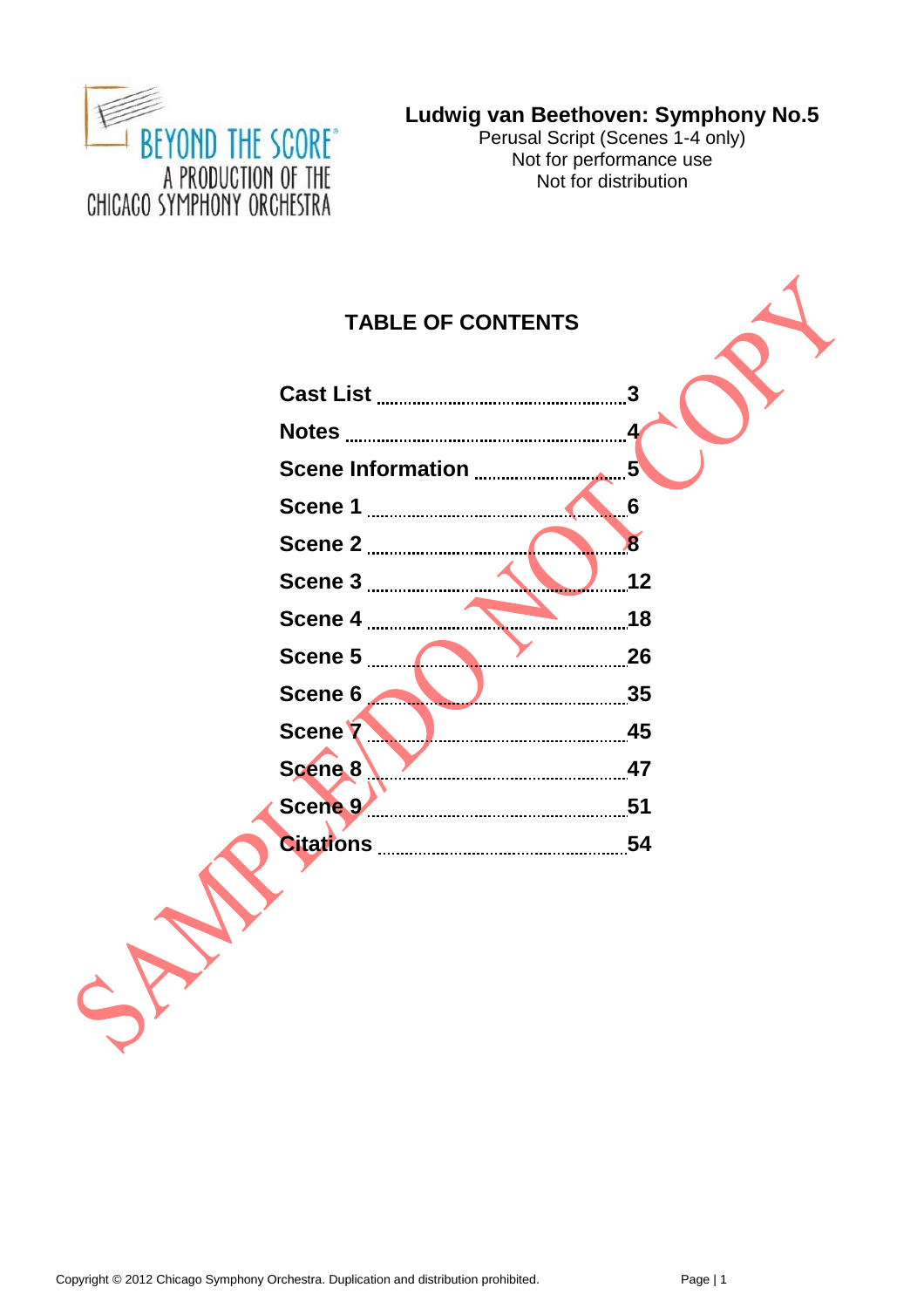### **Cast**

# **4 actors are required**

| <b>LvB</b>     | Beethoven                                                                                                                                                                                                                           |
|----------------|-------------------------------------------------------------------------------------------------------------------------------------------------------------------------------------------------------------------------------------|
| <b>Actor 1</b> | Various older male characters including:<br>An experienced sailor<br>Friends and acquaintances of Beethoven in Vienna<br>The Baron de Trémont, a Napoleonic diplomat<br>$\bullet$<br>Dr. Ernst Chladni, a famous scientist          |
| <b>Actor 2</b> | Various younger male characters including:<br>A younger sailor<br>$\bullet$<br>Friends and acquaintances of Beethoven in Vienna<br>E.T.A.Hoffmann, a great early Romantic writer<br>$\bullet$                                       |
| Actor 3        | Various female characters including:<br>A young French revolutionary<br>Friends and acquaintances of Beethoven in Vienna<br>Bettina von Arnim, an admirer of artists<br>$\bullet$<br>Josephine Brunsvik, a woman loved by Beethoven |
| <b>Pianist</b> | playing a fortepiano of the early 1800s<br>[a modern pianoforte may be substituted]                                                                                                                                                 |
|                |                                                                                                                                                                                                                                     |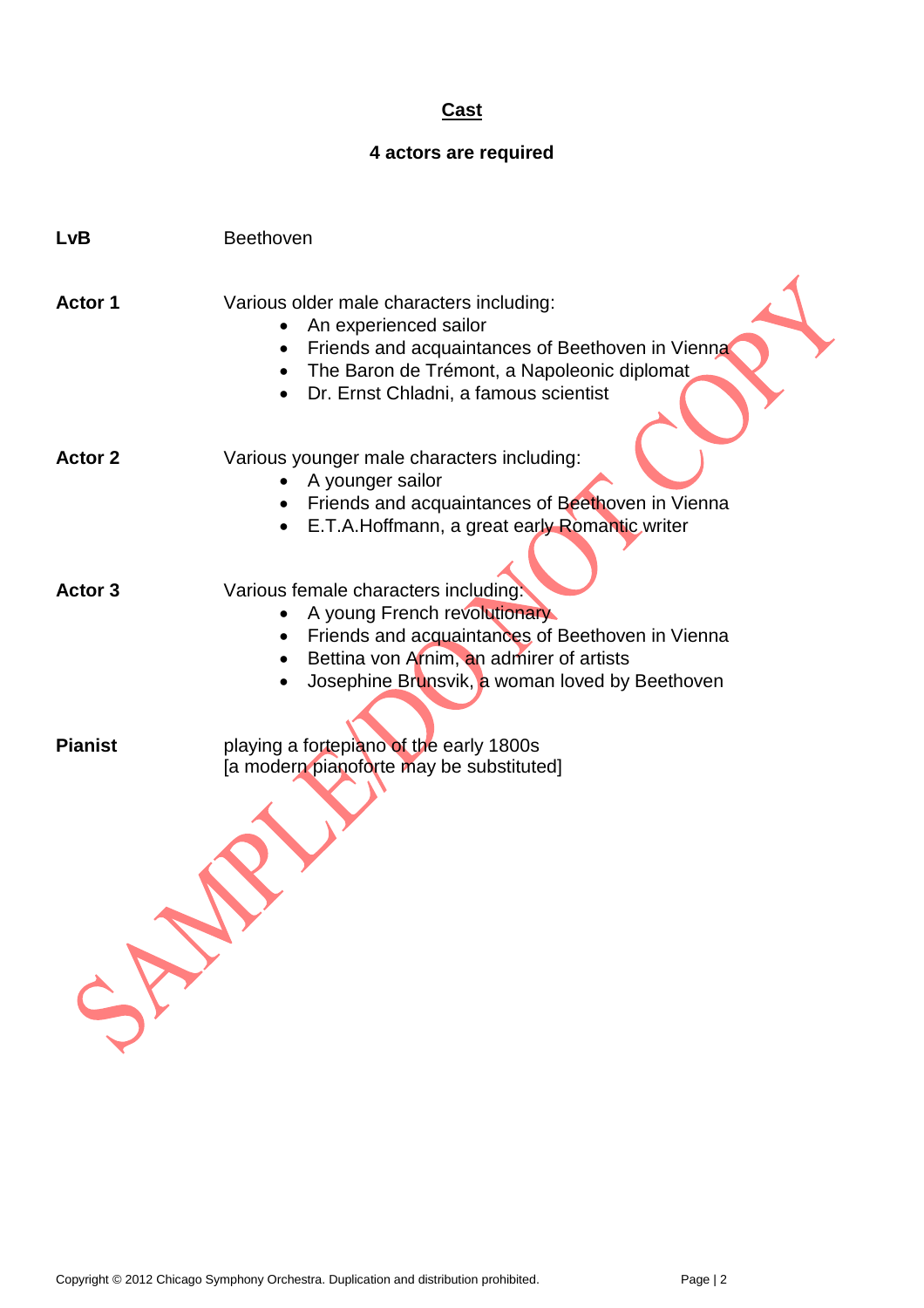### **This show is presented in 9 discrete scenes; each is in a distinct style.**

#### Scene 1 - On board a sailing ship at sea

Like a tableau, very still and poetic.

#### Scene 2 - Revolution

In a public place in a big city during a revolution. Bold placard theatre, fast moving, like a giant flipbook.

#### Scene 3 - In a theater in old Vienna

BBC costume drama, social gossip, frivolous with lots of laughs.

# Scene 4 - In a Viennese coffee-house, where intellectuals have gathered

Filled with melodrama and grandly expressed opinions but with an unexpectedly romantic walk through a Vienna park in the middle.

#### Scene 5 - In Beethoven's apartment above the city walls

Another costume drama but this time more earnest, filled with characters who have come to visit the famous composer and gaze on his strangeness.

#### Scene 6 - In the countryside

A walk through a pastoral landscape. It begins on a hot day, goes through the night with stars twinkling, then dawn and a new hot day turning into a storm.

#### Scene 7 - The storm

Anxiety-ridden melodrama, with an expectation of disaster.

#### Scene 8 - Back in the city streets

A vast imperial triumph. The city could be Vienna or Paris.

### Scene 9 - A scientific experiment

A scientific inquiry into the power of sound to change the human soul, beginning in Napoleon's study in the Tuileries Palace in Paris, then changing back into Beethoven's study in Vienna.

### **Each of these scenes has a tripartite structure of its own:**

- 1 Ship... desk and letter... ship
- 2 Revolution... Napoleon's rise... Beethoven's disappointment
- 3 Vienna at Christmas... the long concert... the Fifth symphony
- 4 Hoffmann's review... Bettina's walk in the park... Hoffmann explaining
- 5 The stairs to the apartment... the apartment... Beethoven improvising
- 6 The trip to the country... the night... the dawn...
- 7 The storm... Josephine... transition to the last movement
- 8 The triumphal march... the connectedness... the Ancient Greeks
- 9 Chladni's experiments... Chladni and Napoleon... Beethoven's triumph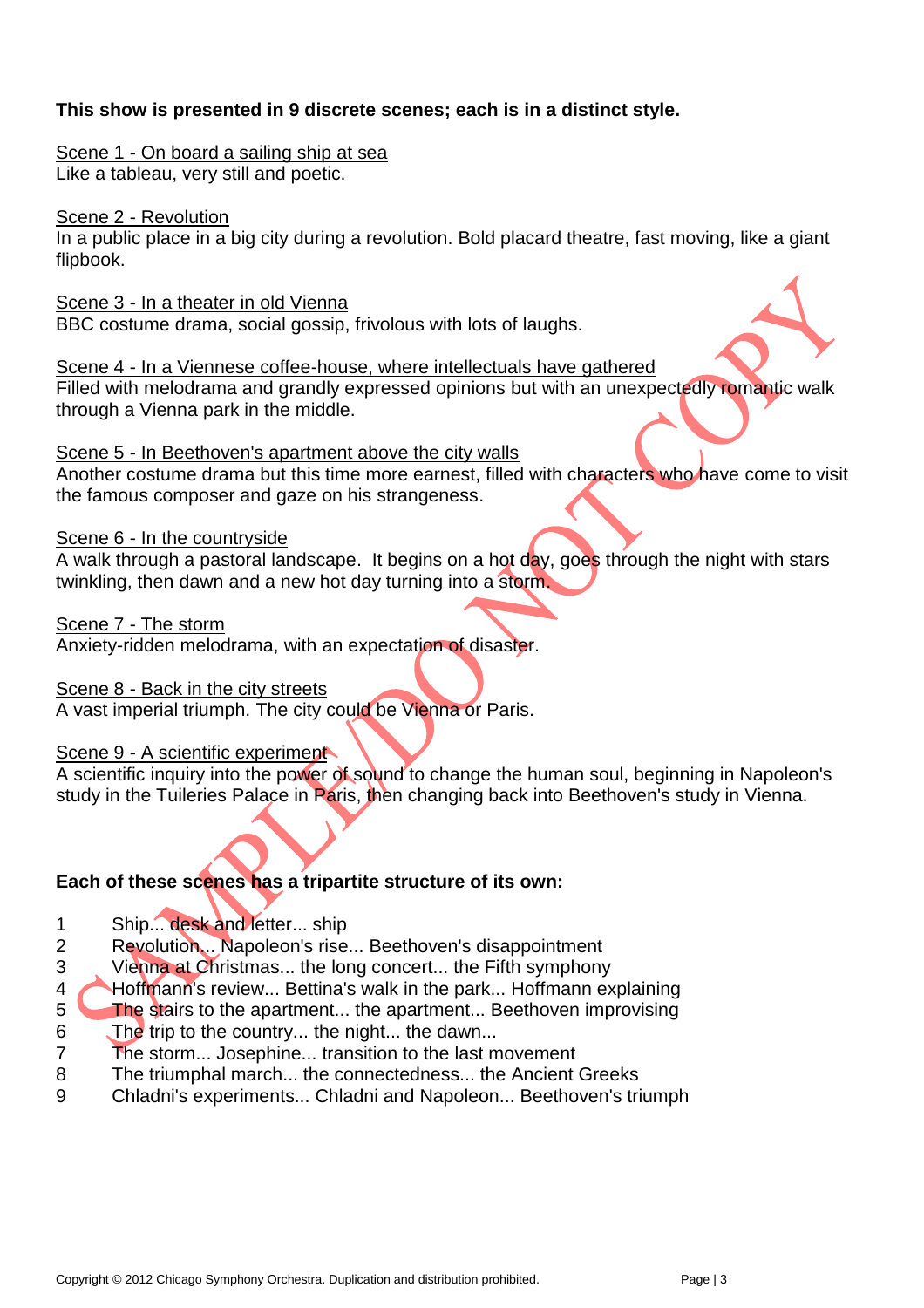### Scene 1 - On board a sailing-ship at sea

*Two sailors beneath the sails, staring out to sea. They are horrified.*

*ME1: Fortepiano - opening of Meeresstille, to downbeat of bar 7*

# **VO1**

*(With long silences between the lines)*

### **ACTOR 1** [*an experienced sailor*]

Deep stillness reigns within the water. Motionless lies the sea.

# **ACTOR 2**

[*a younger sailor*]

All around... a surface made of glass.

*ME2: Fortepiano - Meeresstille, from bar 14 to bar 17*

**VO2**

# **ACTOR 2**

Not a breath of air!

# **ACTOR 1**

Only fearful... deathly... silence!

(*A light comes up on LvB at his desk)*

*(Ludwig von Beethoven, at his desk, writing. Pauses between sentences. A feeling of surrounding silence)*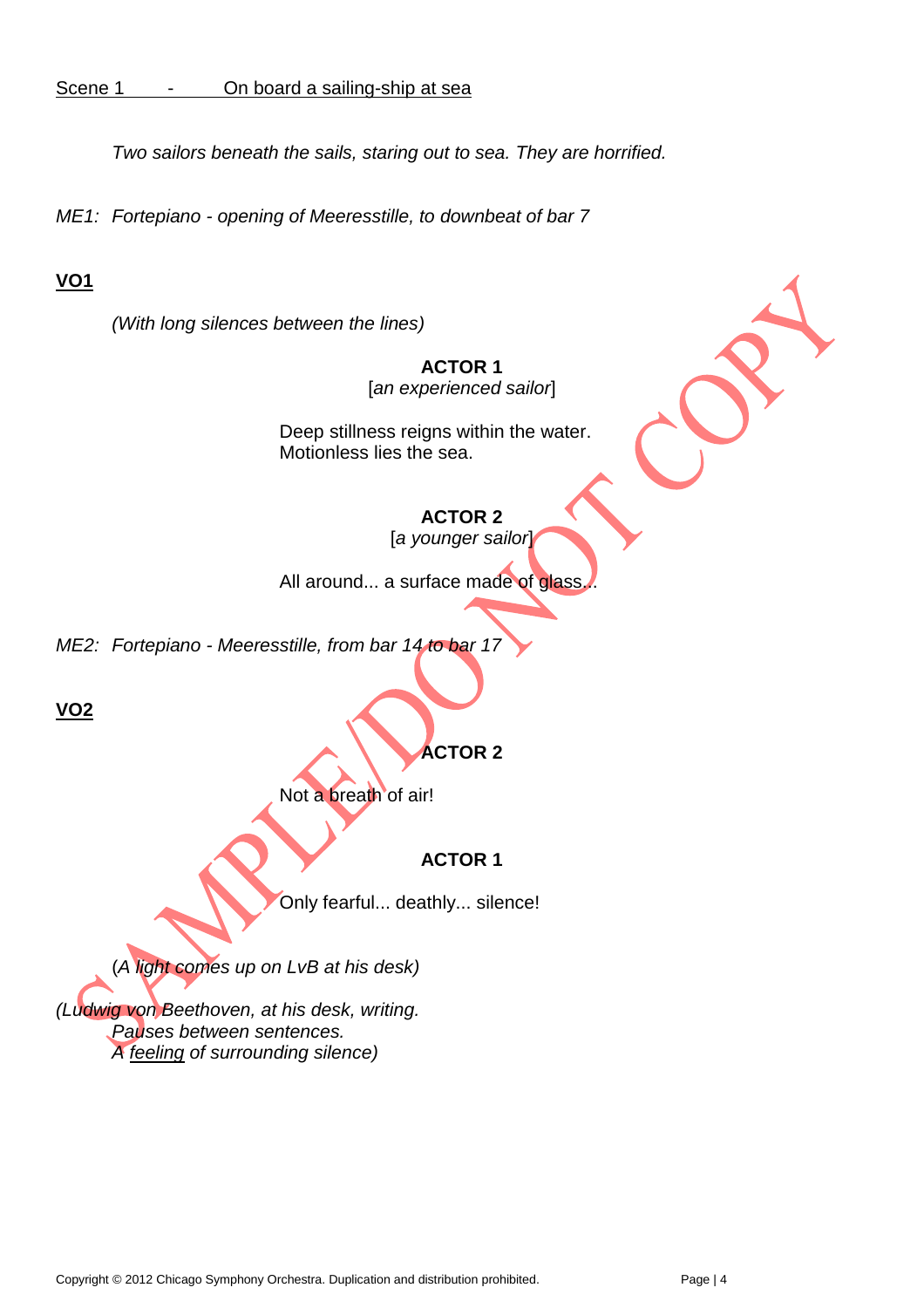#### **LvB**

Silence... To my brothers, Carl and...

*(He cannot bring himself to write the second name)*

You... who think... or say... I am malevolent... stubborn... misanthropic... you do not know the secret cause....

From childhood, my heart and mind were disposed to gentleness and goodness... I was always eager to accomplish great deeds...

But I have been forced to isolate myself... to live in loneliness...

How could I say: 'Speak louder... shout... for I am deaf!'? How could I admit infirmity in the one sense which should have been more perfect in me than in all other men?

[ *pause* ]

This last year I have been living in the countryside... commanded by my intelligent physician to spare my hearing as much as possible...

But what humiliation when someone stood beside me and in the distance heard a shepherd's flute... and I heard nothing...

[ *pause* ]

*(Over the music, the sailors move downstage)*

**ME3: Orchestra - Meeresstille, from bar 72 to last beat of bar 77 [cellos and basses, then violas and violins 2]**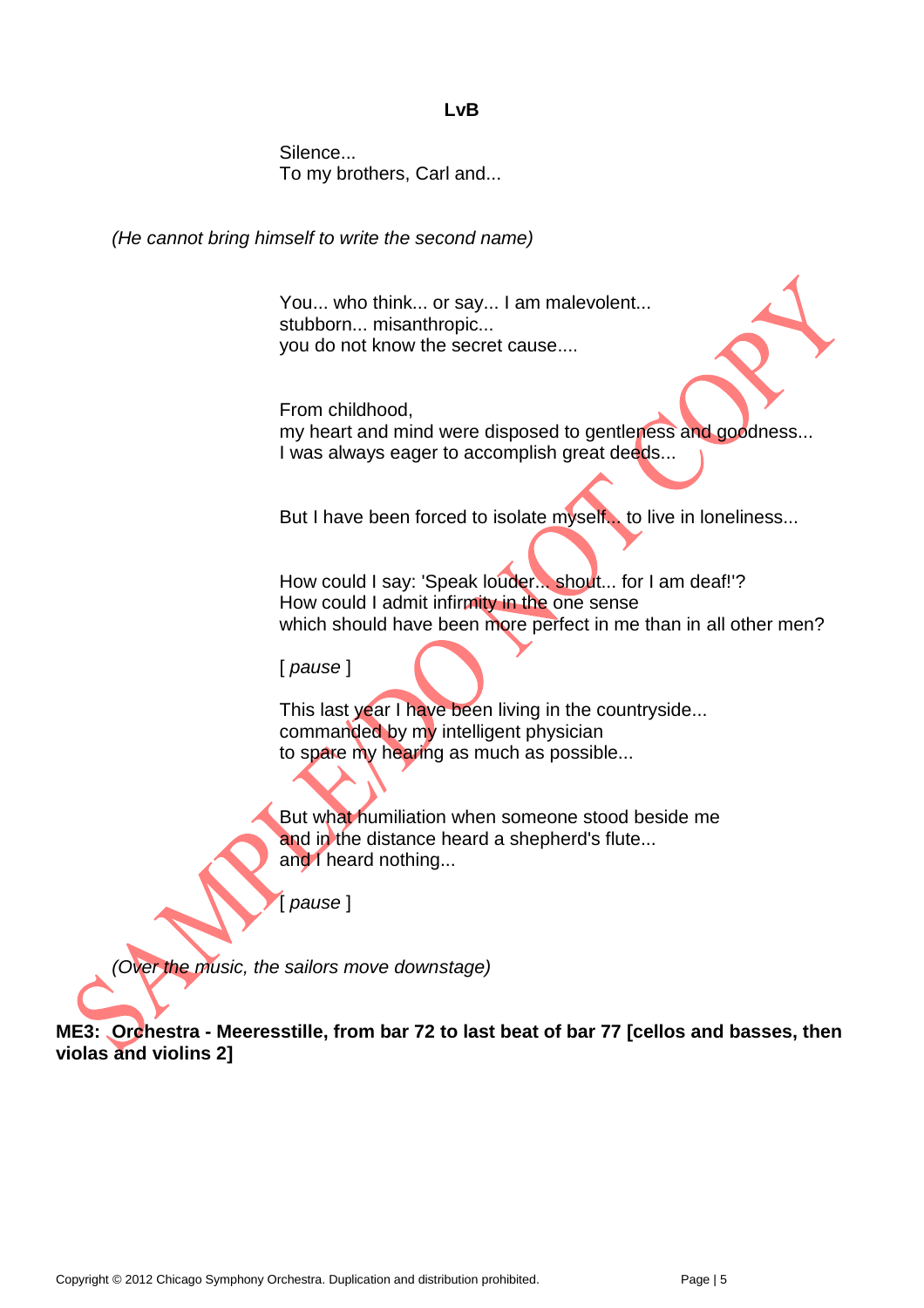*(Knowing what this means)*

Wind! The mists are clearing! The sky is bright!

### **ACTOR 2**

The waves are parting!

**ME4: Orchestra - Meeresstille, from bar 78 to downbeat of bar 79 [violins 1 and violas]** 

**VO4**

*(Shouting in excitement)*

**ACTORS 1 & 2**

There is land ahead!

Scene 2 - Revolution

*(A young female revolutionary runs on)*

**ACTOR 3** [*A young revolutionary*]

All morning, since nine, there has been a cry everywhere...

'To the Bastille<sup>1</sup>!'

### **ACTOR 1** [*A sage*]

Paris... July the Fourteenth...1789...

# **ACTOR 2**

[*A young poet*]

Bliss was it in that dawn to be alive...

<sup>1</sup> pronounced 'Basteel'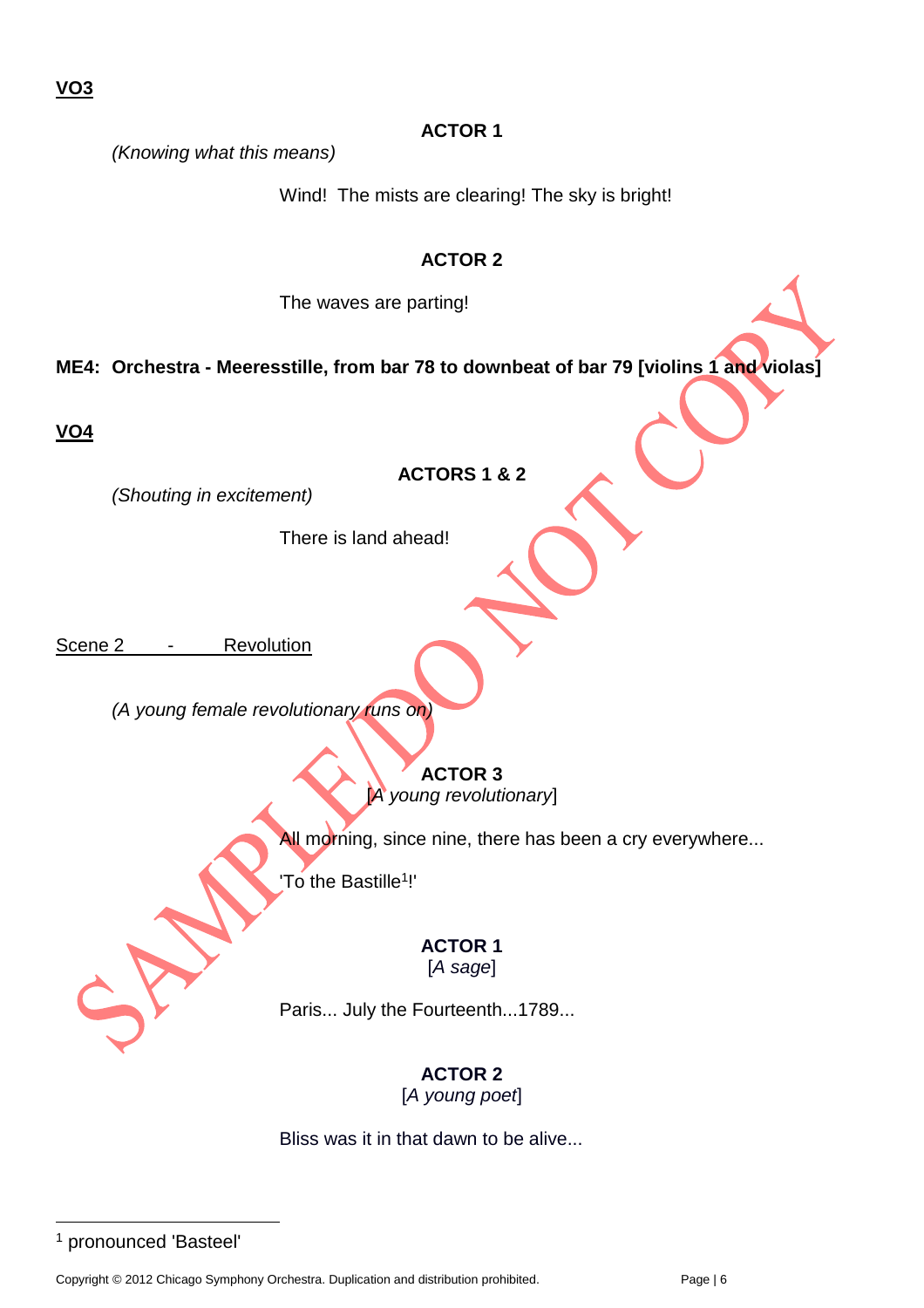Without this Revolution, one would not know what to make of an age like ours at all....

### **ACTOR 2**

But to be young was very heaven!

### **ACTOR 1**

We hail this French Revolution as shipwrecked mariners might the sternest rock, in a world otherwise all of baseless sea and waves...

*(Through the music, the actors line up downstage)*

### **ME5 Orchestra - First 4 bars of Cantata for the death of Joseph ll**

*(Formally, like a recitation)*

**VO5**

# **ACTOR 1**

1793.

# **ACTOR 2**

The Murder of Marat!<sup>2</sup> The Reign of Terror!

# **ACTOR 3**

Robespierre... guillotined!

# **ACTOR 2**

1795... The Directory!

# **ACTOR 1**

1799...

<sup>2</sup> pronounced 'Ma-RAH'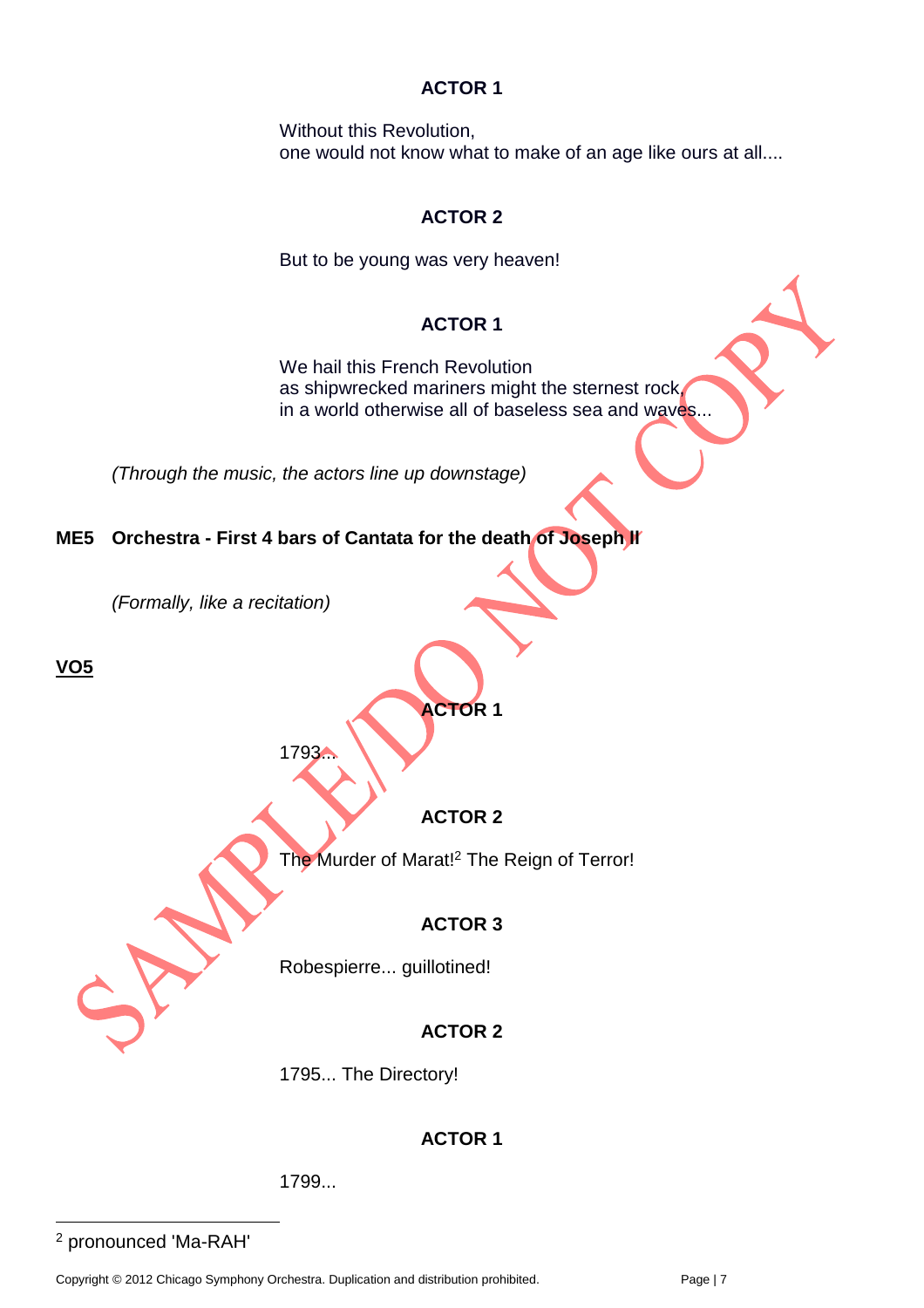### **ACTORS 1 & 2**

The 18th of Brumaire<sup>3</sup>...

### **ACTOR 3**

Napoleon seizes power!

**ME6: Orchestra - Symphony 1, Movement 4, opening octave G only**

**VO6**

### **ACTOR 1**

Summer, 1800...

# **ACTOR 2**

Napoleon's army has crossed the Alps... and into Italy...

# **ACTOR 1**

1802...

# **ACTOR 3**

He has declared himself... First Consul...

**ACTORS 1, 2 & 3**

For Life!

**ME7 Orchestra - Symphony 2, Opening 2 notes only - octave D**

<sup>3</sup> pronounced 'Broo-mare'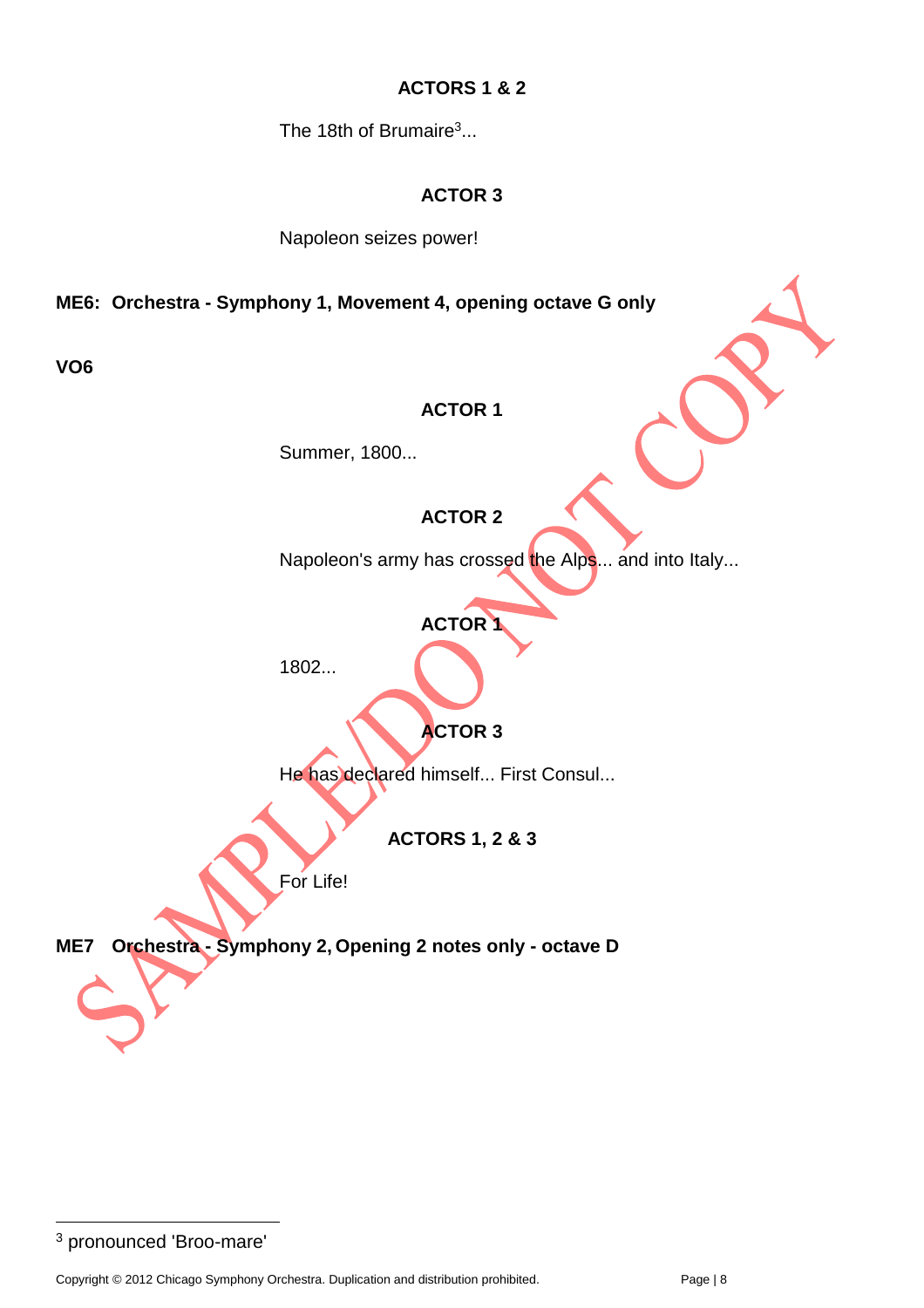### **LvB**

I esteem him greatly...

For me... he is like one of the Ancient Roman Consuls!

**ACTOR 2** [*A disciple of Beethoven*]

I saw the Third Symphony on his table...

*(Pointing at the score)*

'Buonaparte'... on the title page!

**ME8 Orchestra - Symphony 3, opening 2 bars only - E flat chords**

**VO8**

*(towards LvB, despondent)*

Today... Napoleon has proclaimed himself... Emperor of the French...

# **LvB**

**ACTOR 2**

Now he is like other men... He will become a tyrant and trample on the rights of man!

*(He scrawls out the dedication on the title page)*

# **ACTOR 2**

At Austerlitz<sup>4</sup>... he has defeated the Austrians and the Russians...

# **ACTOR 1**

And now his army is right here... in Vienna.

# **ME9 Orchestra - Symphony 4, opening bars to downbeat of bar 6**

<sup>4</sup> pronounced 'Ow-ster-lits'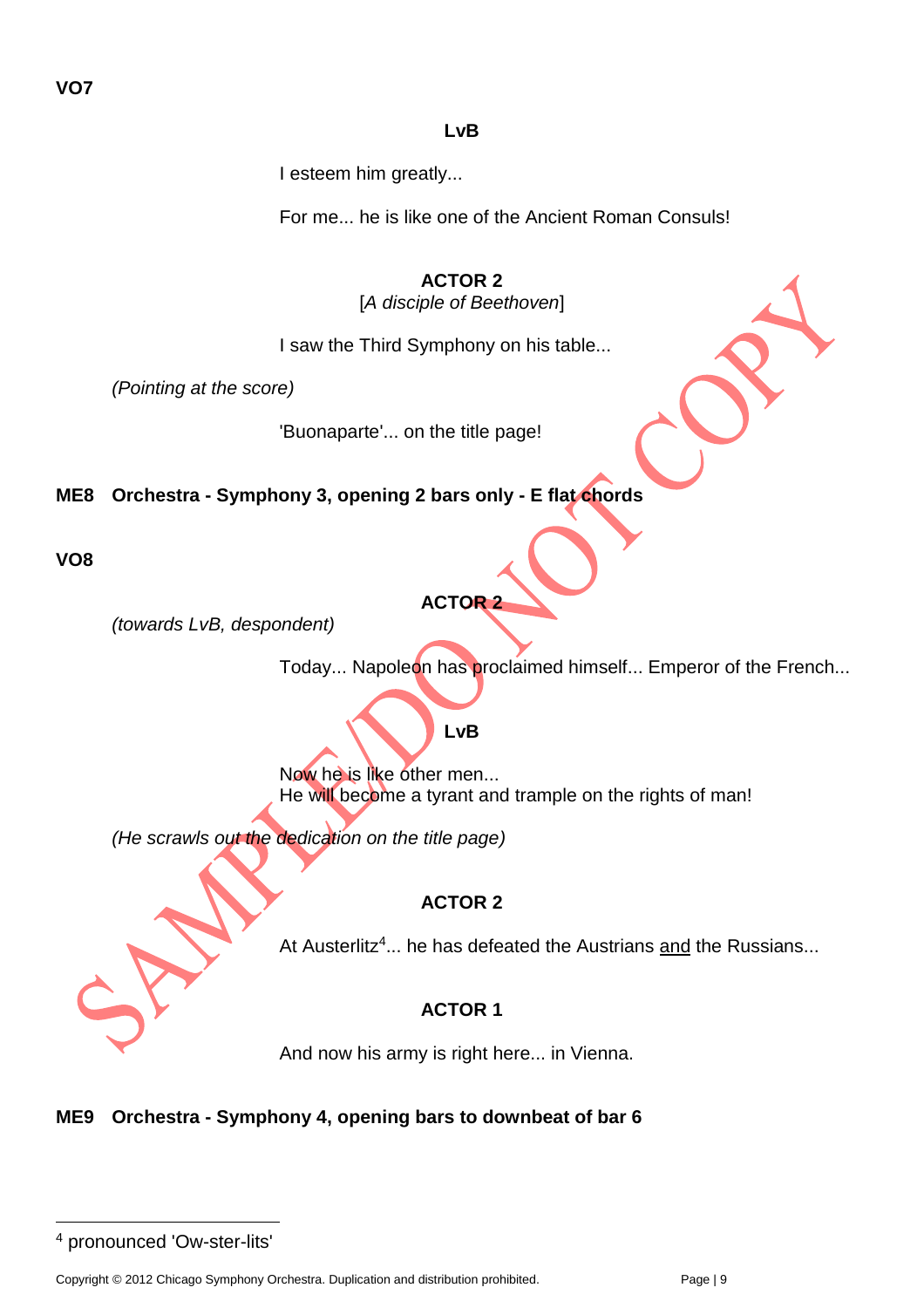$\overline{a}$ 

There has been another battle... At Jena<sup>5</sup>... Napoleon has annihilated the Prussians...

### **LvB**

*(imagining himself defeating Napoleon*)

It is a pity I do not understand the art of war as I do the art of music... for then I would annihilate him!

**ME10 Orchestra - Coriolan overture, opening 7 bars** 

Scene 3 - An evening in the theatre

*(Candle light flickers and it is freezing cold. A fashionable crowd has gathered in the theatre. They are laughing.)*

**VO10**

**VO9**

**ACTOR 1**

[*an enthusiastic music-lover*]

Vienna...1808...

# **ACTOR 3**

[*A society lady*]

Christmas time!

*(The fortepianist begins strumming and playing quietly in the background)*

*ME11 Fortepiano – Beethoven F major variations, op.34, bars 1-18, stopping on C major chord*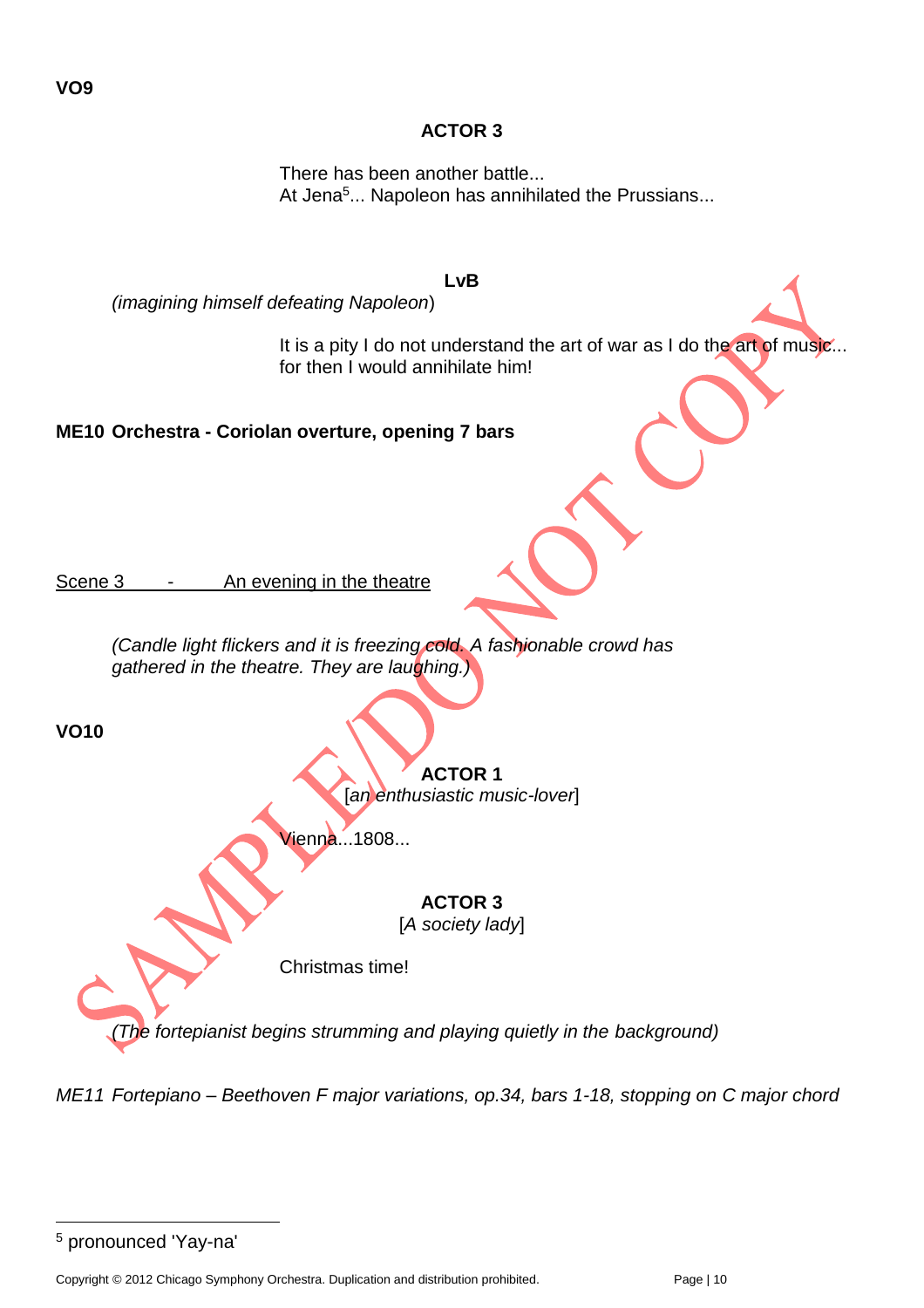

<sup>&</sup>lt;sup>6</sup> pronounced 'Tay-ater an der Veen'

<sup>7</sup> pronounced 'Lob-ko-vits'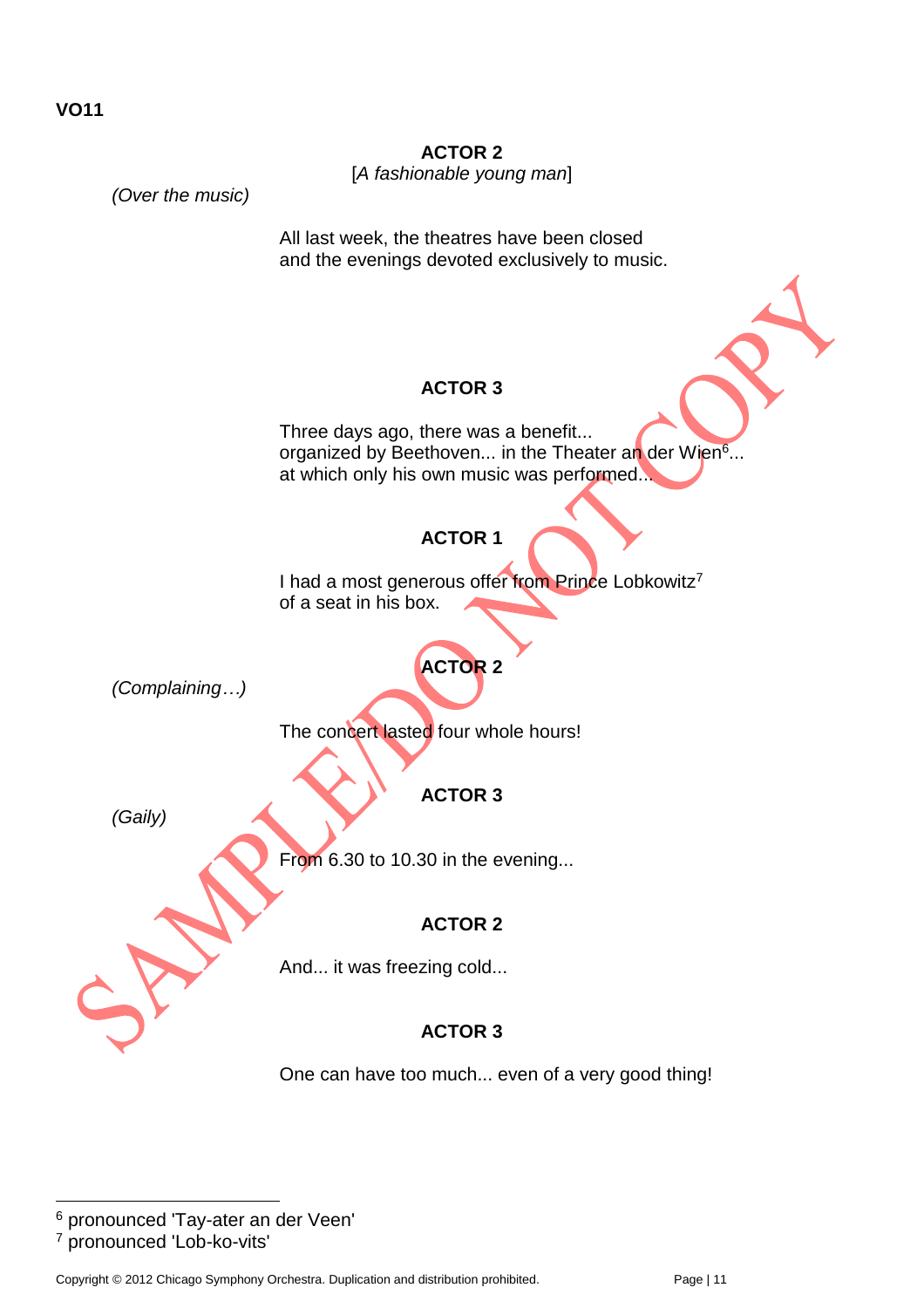We could not leave before the end... The Prince's box is in the front row just above the orchestra, and there was the composer... directly below us!

#### **ACTOR 2**

Conducting!

(*It is a new art, and they are amused and mystified by it. The fortepiano music suddenly stops.)*

#### **ACTOR 3**

Poor man!

I gather he was to receive his entire annual income from this one concert...

*(Muttering to himself…)*

So many unpleasantnesses... Corrections without end...

# **ACTOR 3**

**LvB**

I am sure there is nothing more annoying or more vulgar than putting on a concert...

**LvB**

So much stupidity... and so much expense!

*(Raising his voice…)*

Is music to be a free art or is it not?...

# **ACTOR 2**

There was not even one complete rehearsal!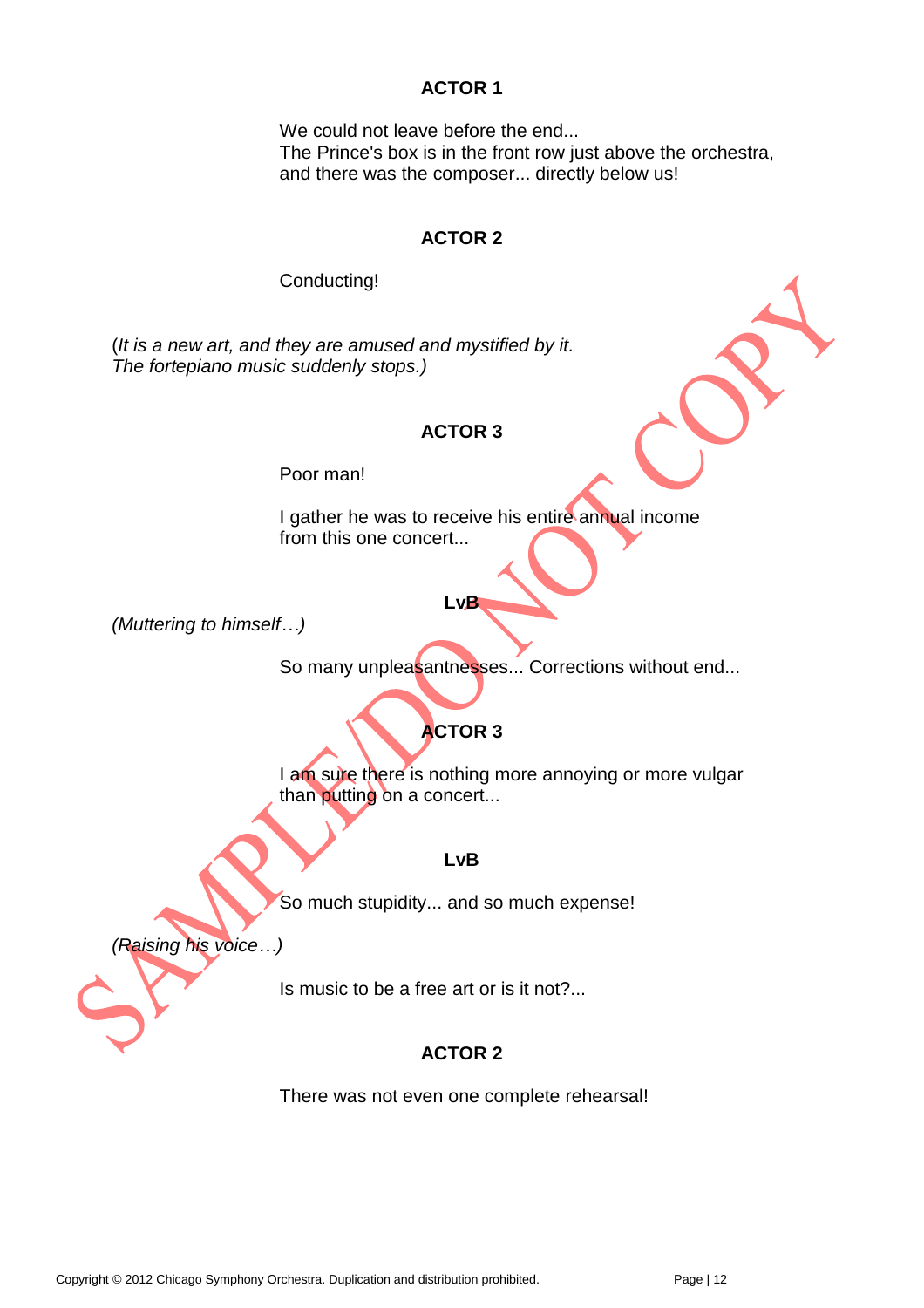All the music was of the very greatest difficulty! And every note the work of this indefatigable genius...

*ME12 Fortepiano, opening of Pastoral Symphony, Hummel arr., bars 1-14*

### **VO12**

*(Over the music, beginning after 6 bars or so, relishing the word 'Pastoral')*

### **ACTOR 1**

...beginning with a new Pastoral Symphony. ...each movement perfectly developed... gorgeous... brilliant...

*(The music suddenly stops, quoting the title of the movement, with pleasure and appreciation.)*

'Awakening of cheerful feelings... upon arrival in the countryside...'

# **ACTOR 2**

This symphony is as long as an entire concert where I come from...

# **ACTOR 1**

*(Brightly)*

..and it was immediately followed by an Italian aria...

*ME13 Fortepiano - opening of piano arrangement of A Perfido!, upbeat of bar 1 to second beat of bar 4*

**ACTOR 2**

Also very long...

**VO13**

### **ACTOR 1**

*(A little lasciviously)*

*(Over the music)*

...performed by such a charming young Bohemian girl... seventeen years old and with a lovely voice...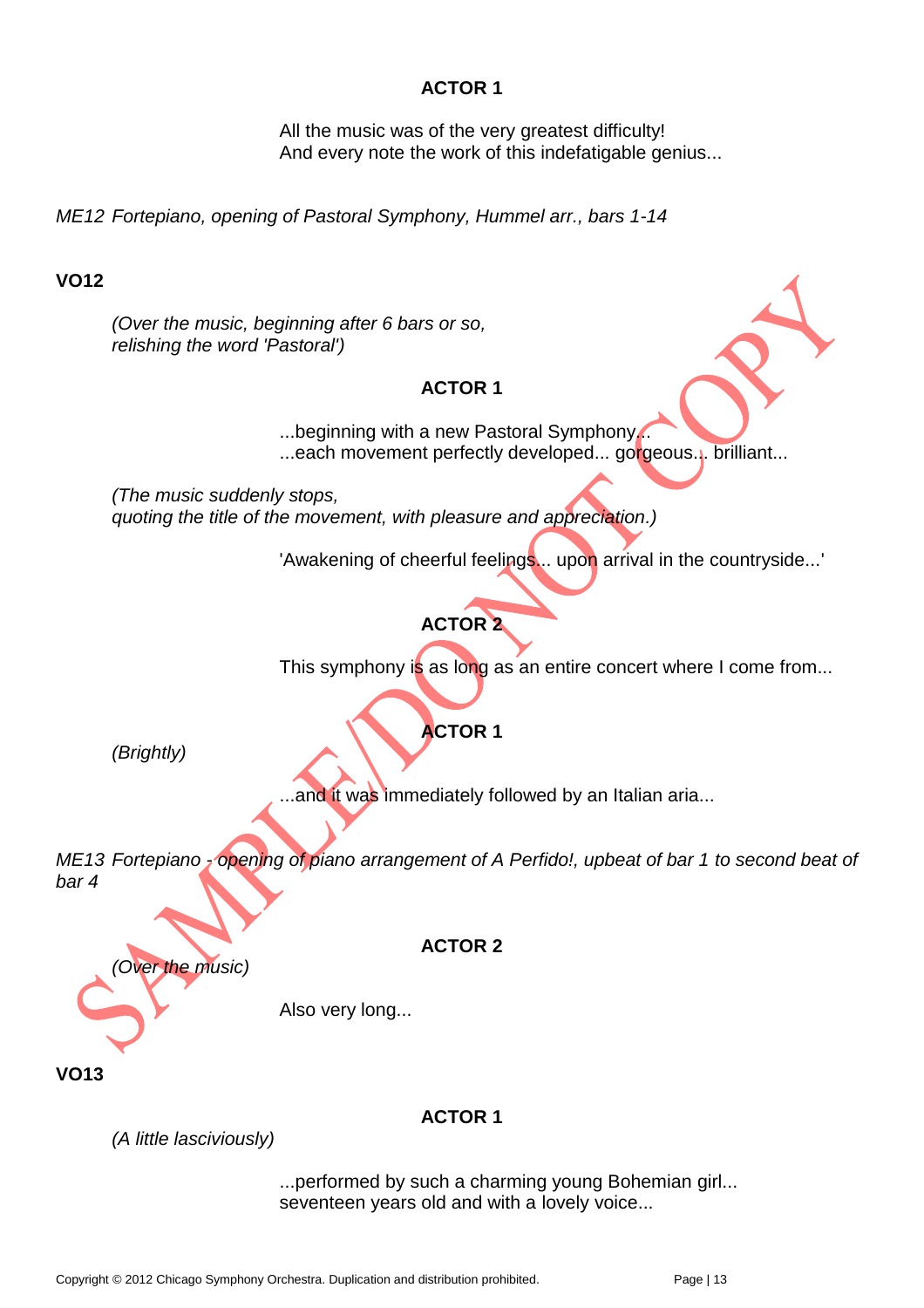She was trembling more than singing...

**ACTOR 3**

She can hardly be blamed. We were all shivering, wrapped in furs and cloaks!

# **ACTOR 1**

And then a Gloria...

*ME14 Fortepiano - first 3 bars of Gloria from Mass in C, piano arrangement*

**VO14**

# **ACTOR 1**

...for orchestra and voices!

# **ACTOR 3**

Quite spoiled by the performance...

# **ACTOR 1**

..and a new Concerto for the pianoforte...

# **ACTOR 2**

Of monstrous difficulty!

# **ACTOR 1**

*(Patronisingly)*

Beethoven played marvellously...

He made the instrument sing with a pathos that went deep into the heart.

*ME15 Fortepiano - opening of 4th concerto to bar 5*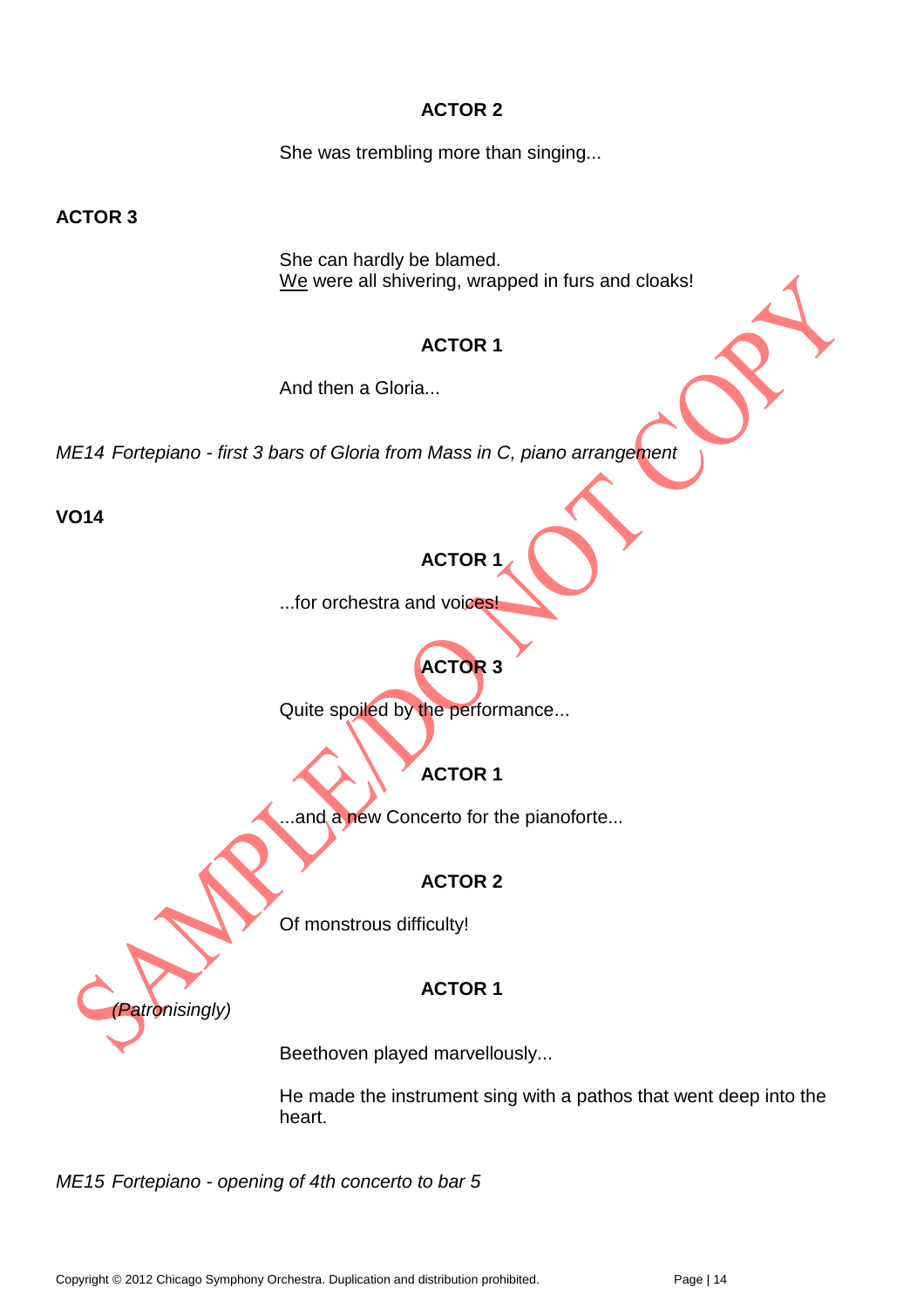### **VO15**

### **ACTOR 2**

And after the intermission... another symphony...

### **ACTOR 1**

Fully developed!

### **ACTOR 2**

And much too long!

### **ACTOR 3**

He piles ideas upon one another so wildly...

# **ACTOR 2**

The result is a kind of artificial darkness!

*(Actors 2 & 3 move away)*

# **ACTOR 1**

A gentleman seated in the box next to ours told me he noticed at the rehearsal...

…the cello part alone was thirty-four pages long!

#### **LvB**

Everyone in Vienna is a scoundrel... from the Emperor to a bootblack...

*(Changing the tone)*

And no doubt the 'critics' will soon be sending abusive articles to the newspapers...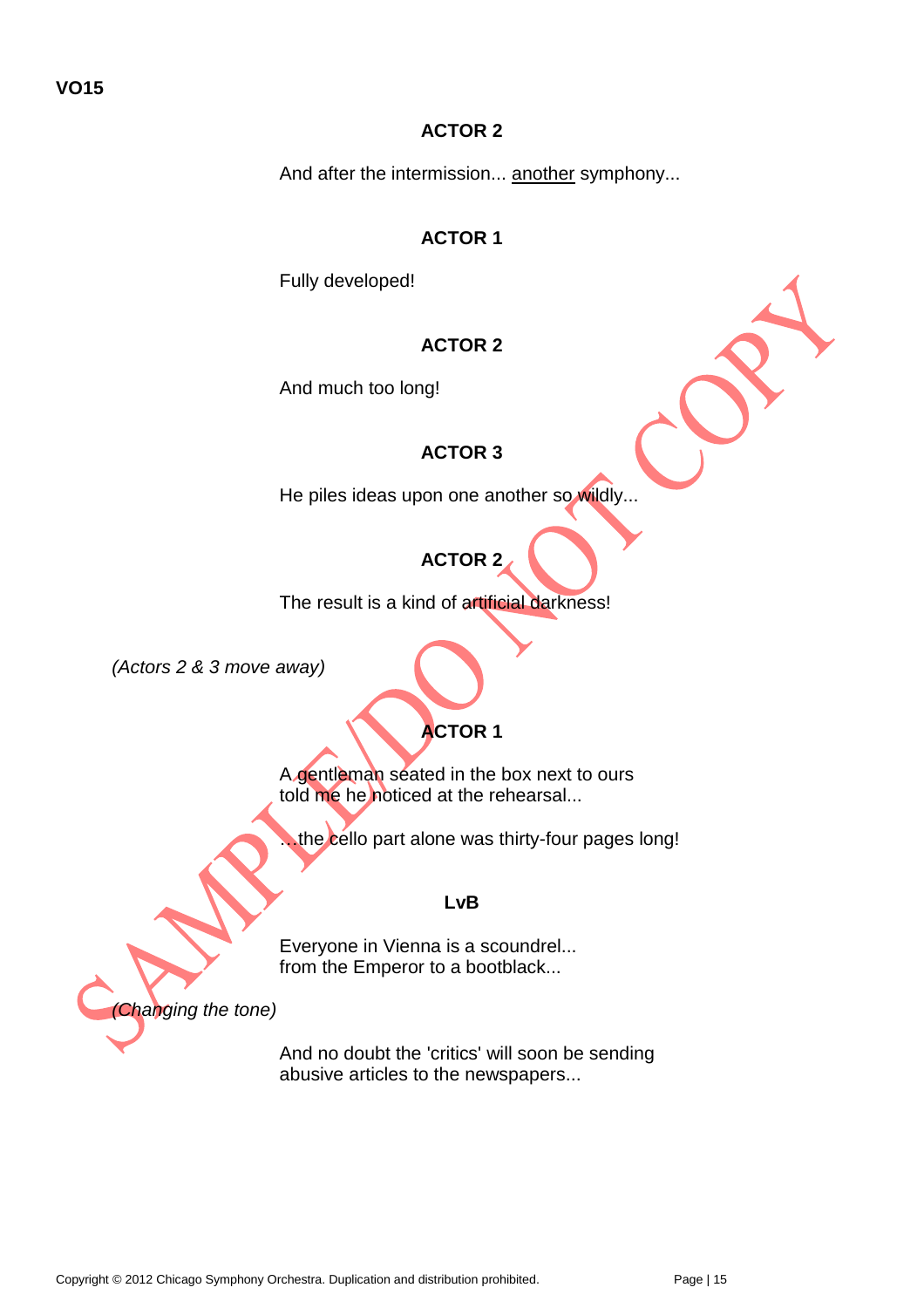# **ME16 Orchestra - Symphony 5 from beginning to bar 58**

**VO16**

#### **LvB**

The Allgemeine Musikalische Zeitung... July... 1810

# **ACTOR 2**

[*E.T.A.Hoffmann*]

*(with the utmost solemnity and to the audience)*

I have before me one of the most important works by the master whose pre-eminence as an instrumental composer it is doubtful anyone would now dispute...

*(LvB is amazed by these words about him. ETAH continues to address the audience)*

Therefore...let none of you take it amiss if I should exceed what you might consider the limits of conventional appraisal and strive to put into words all the profound sensations this musical composition has given rise to within me...

**LvB**

*(looking at the AMZ)*

Who wrote this?

#### **ACTOR 1** [*a friend*]

Hoffmann... Ernst Theodore Amadeus Hoffmann...

**LvB**

Hoffmann?... A composer!

# **ACTOR 1**

And a writer... and a painter...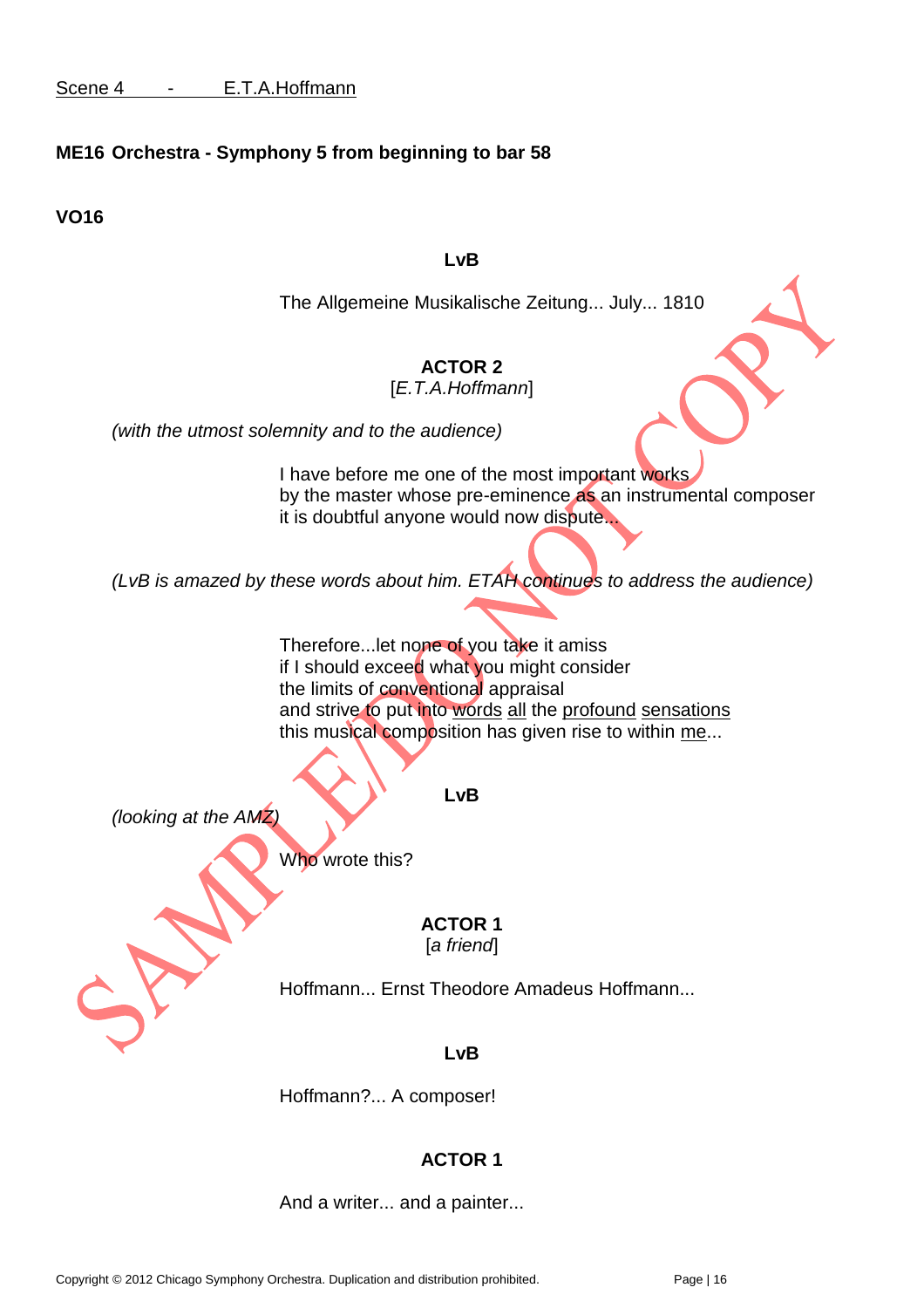#### [*a keen reader*]

And a master of the fantastic and the supernatural...

#### **LvB**

Such interest on the part of a man like him endowed with such excellent qualities is very gratifying...

#### **ACTOR 2**

*(Lecturing to the audience)*

Let me begin by clarifying...

'Music'... as an independent art... is a name properly applied only to instrumental music, which scorns all assistance, all admixture from the other arts... and by doing so reveals to man an unknown realm, a world... quite separate from the outer sensual world surrounding him,

a world... in which he leaves behind all feelings circumscribed by intellect in order to embrace the inexpressible...

**LvB**

*(Delighted, trying to get Hoffmann's attention)*

Mr Hoffmann, I gather from my friends that you have shown some interest in my music...

### **ACTOR 2**

*(With mounting energy)*

It is not merely the newest, most revolutionary improvements in the means of expression...

the greater perfection of instruments, the greater virtuosity of performers...

but a deeper awareness of the peculiar nature of music, that has enabled the great composers of our time to raise instrumental music to its present level...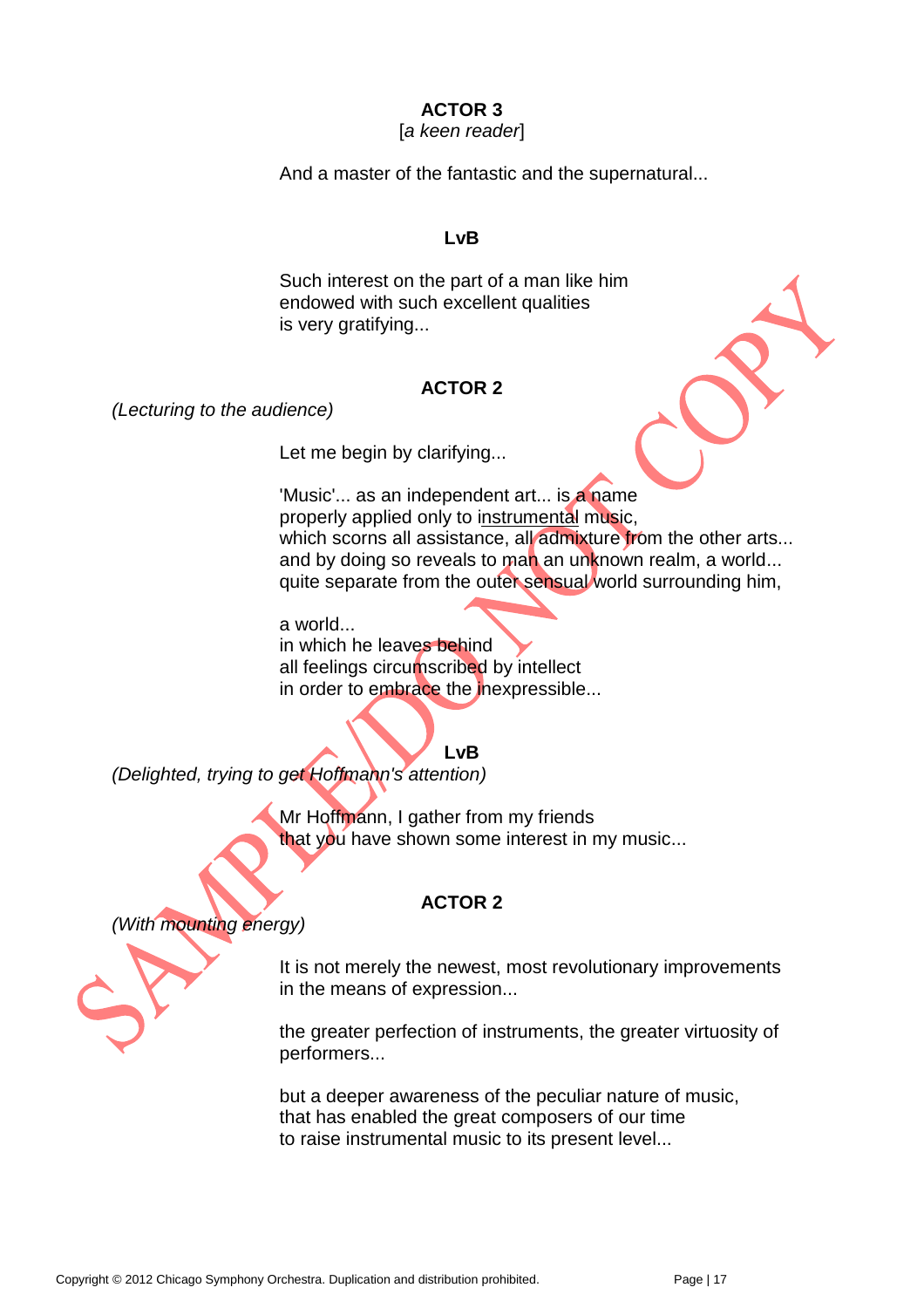**LvB**

*(Delighted, trying to get Hoffmann's attention)*

Ernst Theodore Amadeus Hoffmann, I wish you everything that is beautiful and good...

### **ACTOR 2**

*(Mounting delirium)*

If Haydn led us dancing through green forest glades... and Mozart deep into the realm of spirits...

in this symphony, Beethoven has unveiled before us... the immeasurable...

#### **LvB**

*(Deliriously agreeing and with pride)*

Yes, indeed!

Music is an entrance into a higher world of knowledge which comprehends man but which man cannot comprehend...

# **ACTOR 2**

This symphony unfolds the essence of romanticism... sweeping the listener irresistibly into the spirit-kingdom of the infinite...

# **LvB**

Music mediates... between the life of the mind... and the life...

*(Suddenly becoming aware)*

of the senses!

### **ACTOR 3**

[*Bettina von Arnim*]

Yesterday I walked with him into a glorious summer garden in full bloom...

The hot-beds and the glass-houses were open... and the perfume was bewildering...

In the oppressive sunshine, he stopped and turned to me...

#### **LvB**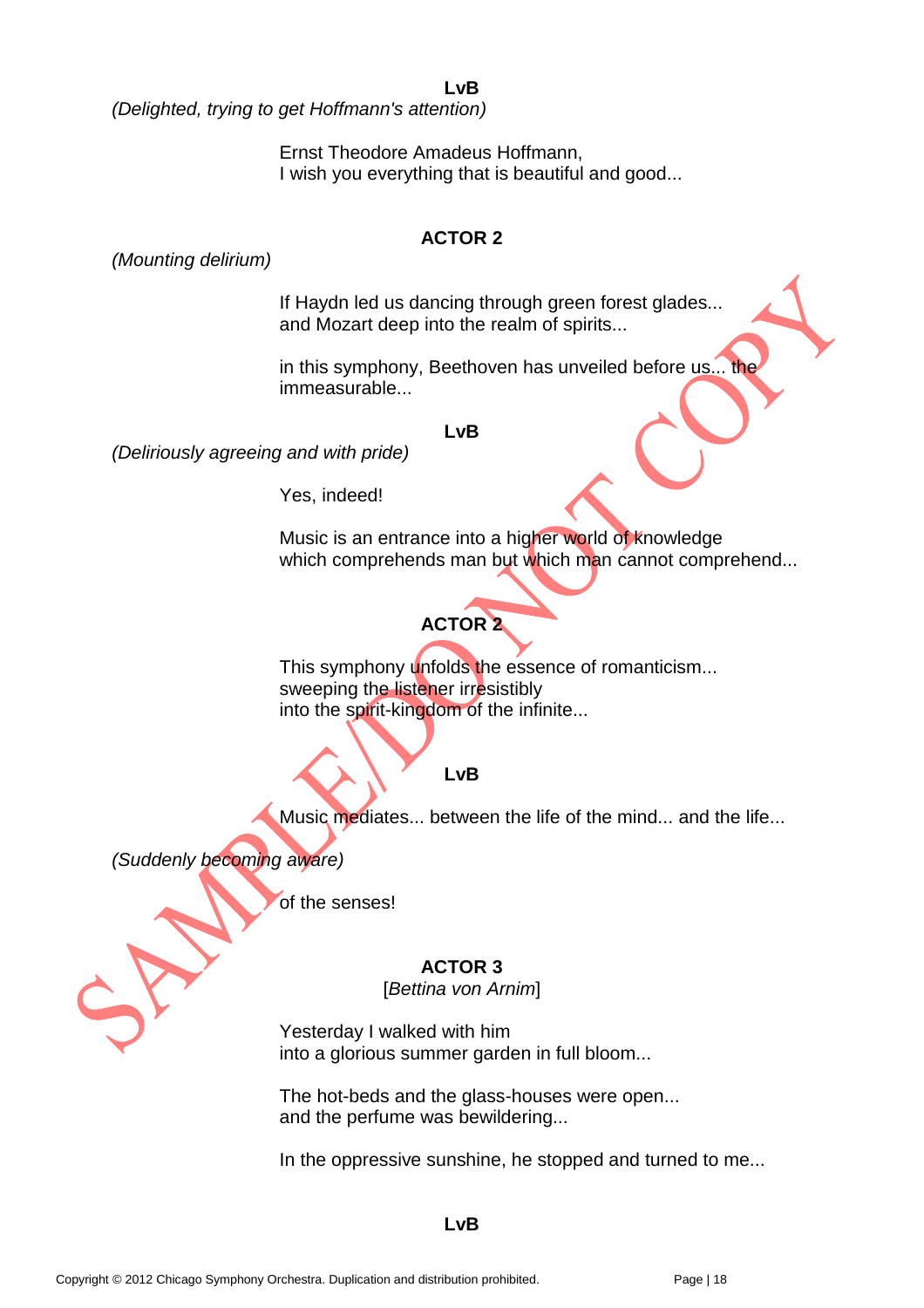I must discharge melody in all directions... ...pursue it, capture it again passionately... see it flying away and disappearing in a mass of varied agitations... seize on it again with renewed passion...

I cannot tear myself from it!

I am impelled to multiply it... and... to conquer it...

#### **ME17 Orchestra - Sym 5, mvt 1, bar 59 to 94**

**VO17**

#### **LvB**

And behold, a symphony!...

The sweet blend of manifold forms flowing in a mighty stream to its destination...

# **ACTOR 2**

*(with bitter scorn)*

Our aesthetic lords and masters frequently complain of an utter lack of unity and inner coherence in Shakespeare...

They fail to understand that only the profoundest contemplation can show the splendid tree, buds and leaves, blossom and fruit, all springing from a single seed...

And so it is with Beethoven...

only the most penetrating study of the inner structure of his music can reveal its lofty level of rational awareness...

*(The other actors quickly gather round the piano as Hoffmann breathlessly explains this music to his admirers and the audience)*

Let me show you...

This entire symphony begins from a seed... only two bars long...

# **ME18 Orchestra - Sym 5, mvt 1, first 2 bars**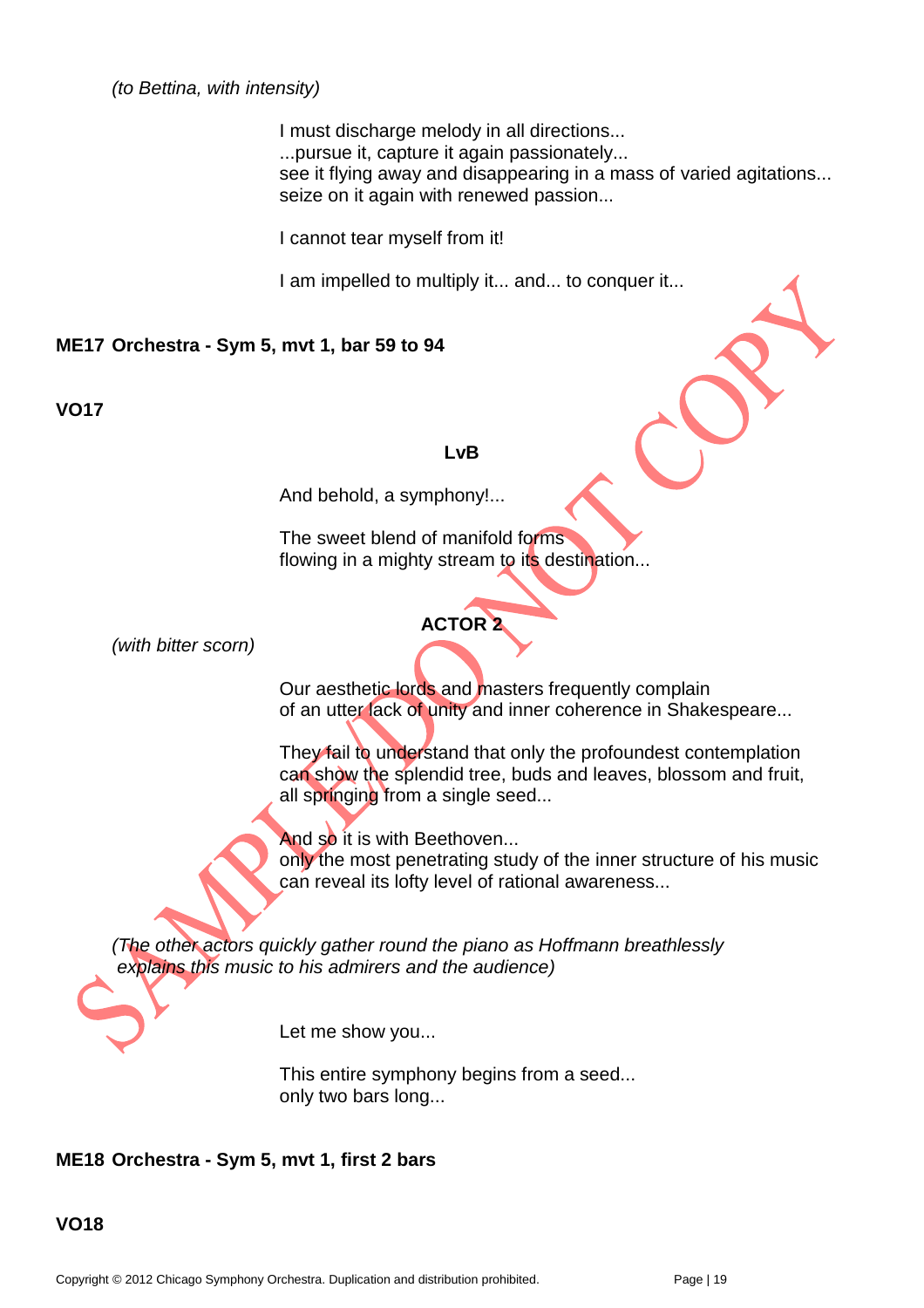### [*E.T.A.Hoffmann*]

Immediately repeated... down a step...

### **ME19 Orchestra - Sym 5, mvt 1, bars 3-5**

**VO19**

# **ACTOR 2**

[*E.T.A.Hoffmann*]

Nothing is yet certain... not even the key... It could be... E flat major!

*ME20 Fortepiano - E flat major cadence to opening of Eroica* 

**VO20**

# **ACTOR 2** [*E.T.A.Hoffmann*]

*(in great excitement)*

Only in bar seven... is the true key-note revealed... C!

**ME21 Orchestra - Sym 5, mvt 1, bars 6 to downbeat of 10**

**VO21**

**ACTOR 2**

[*E.T.A.Hoffmann*]

And from here the music leads in a surging wave...

**ME22 Orchestra - Sym 5, mvt 1from 2nd beat of bar 10 to bar 21**

**VO22**

# **ACTOR 2**

[*E.T.A.Hoffmann*]

To a silence!... a fermata on the dominant... giving presentiments... of unknown mysteries...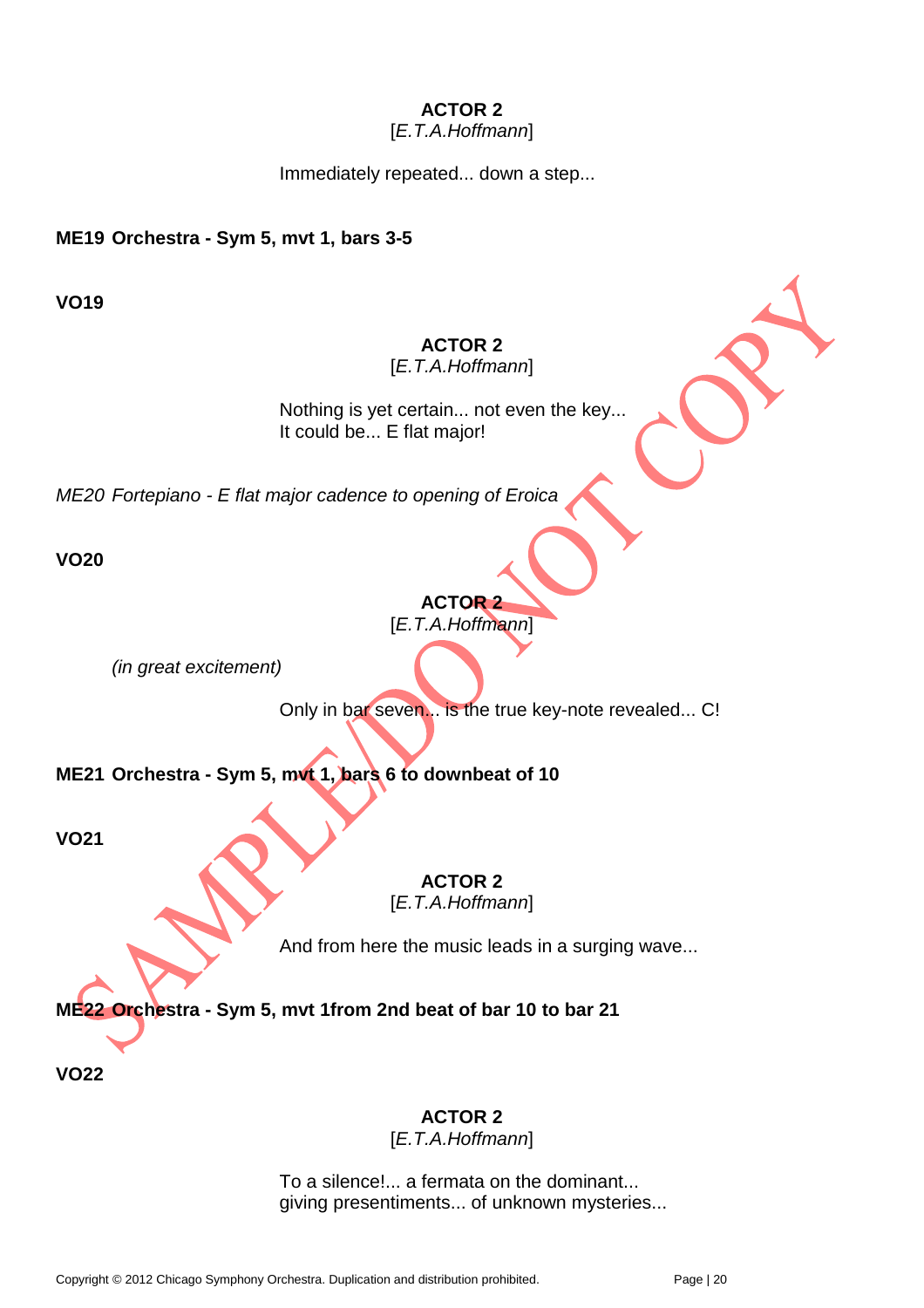**VO23**

### **ACTOR 2**

[*E.T.A.Hoffmann*]

Only an extremely reliable, well-trained orchestra... animated by a *single* spirit... could attempt to play such music.

**ME24 Orchestra - Sym 5, mvt 1, bars 29 2nd beat to 58**

**VO24**

**ACTOR 2** [*E.T.A.Hoffmann*]

Two horns... imitate the main idea...

**ME25 Orchestra - Sym 5, mvt 1, bars 59-60**

**VO25**



And lead immediately... and ineluctably... to a second theme...

**ME26 Orchestra - Sym 5, mvt 1, bars 59-74** 

**VO26**

**ACTOR 2**

[*E.T.A.Hoffmann*]

This is certainly more melodious!

But it still preserves the mood of anxious restless yearning expressed by the whole movement...

### **ME27 Orchestra - Sym 5, mvt 1, bars 65-66 cellos and basses**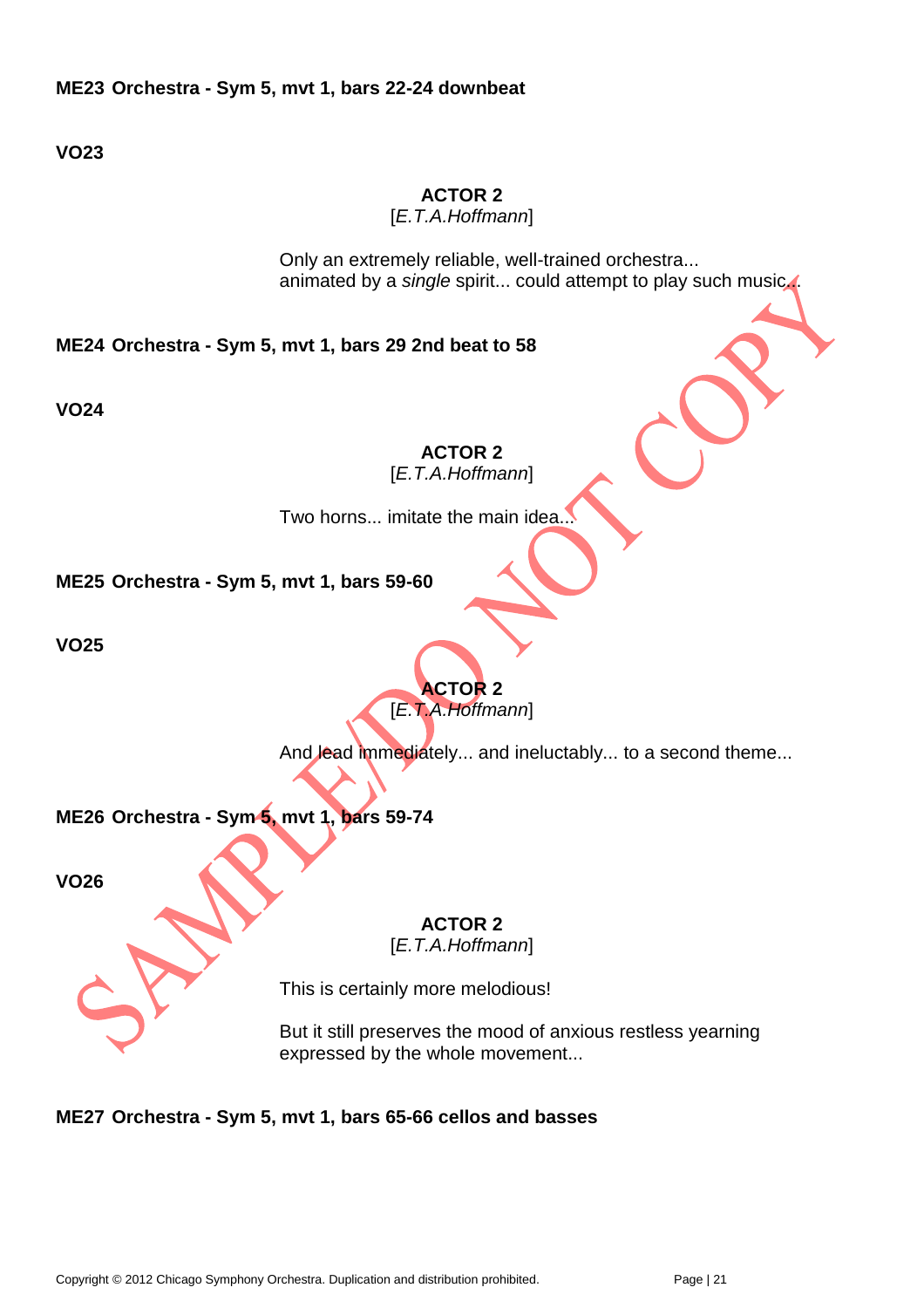[*E.T.A.Hoffmann*]

And now the first theme again! But this time changed... transposed...

### **ME28 Orchestra - Sym 5, mvt 1, bars 125-128**

**VO28**

### **ACTOR 2**

[*E.T.A.Hoffmann*]

And leading to chords... and sudden silences from the whole orchestra...

sounds that depict the breast, constricted and affrighted, struggling for air...

### **ME29 Orchestra - Sym 5, mvt 1, bars 168-220**

**VO29**

### **ACTOR 2** [*E.T.A.Hoffmann*]

*(Confirming what we have heard, and acting out the music)*

# And now...



like a friendly figure moving through the clouds and shining through the darkness of the night.... the music has become calmer... and dissolved into individual chords... softer... softer...

But then... out of these ominous, eerie sounds... tiny alternating phrases arise once more... creating an irresistible surge... a swelling torrent whose waves break higher and higher...

### **ME30 Orchestra - Sym 5, mvt 1, bars 369 2nd beat-397 downbeat VO30**

**VO27**